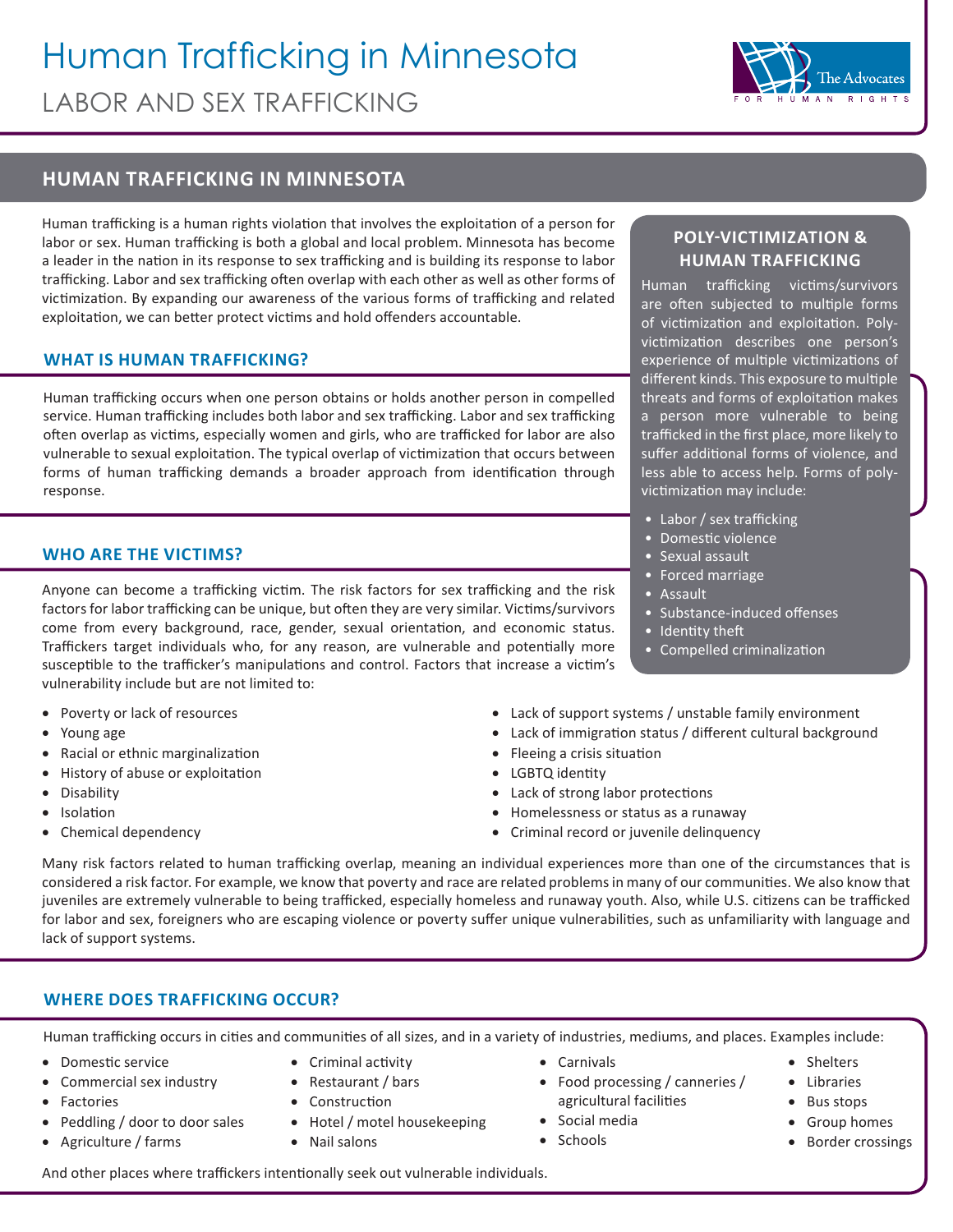# Human Trafficking in Minnesota





## **LABOR TRAFFICKING**

### **WHAT IS LABOR TRAFFICKING?**

Under federal law, labor trafficking is the recruitment, harboring, transportation, provision, or obtaining of a person for labor or services, through the use of force, fraud, or coercion for the purposes of subjection to involuntary servitude, peonage, debt bondage, or slavery. (22 USC § 7102(9)).

In Minnesota, labor trafficking is the recruitment, transportation, transfer, harboring, enticement, provision, obtaining, or receipt of a person by any means, for the purpose of: debt bondage, forced labor or services, slavery or slave-like practices, or organ removal. (Minn. Stat. 609.281).



### **MINNESOTA'S RESPONSE TO LABOR TRAFFICKING**

Minnesota passed its labor trafficking law in 2005. Minnesota's response to labor trafficking is growing. Presently, a coordinated community approach and assessment tools are being developed through a multi-agency working group. Findings from a report by The Advocates for Human Rights indicate that in Minnesota, the most common type of labor trafficking is the recruitment of women from foreign countries to perform housekeeping and child care in family homes. Furthermore, there is significant overlap between labor trafficking and labor exploitation among both local and foreign victims. More than 60% of labor trafficking cases involved known labor law violations. Top labor law violations include wage theft, unsafe working conditions, and sexual harassment.

### **SCREENING FOR LABOR TRAFFICKING**

Due to the overlap between labor trafficking and labor exploitation, all victims of labor exploitation (unpaid wages, unsafe conditions, harassment) should be screened for labor trafficking and, if they answer yes to the below questions, connect them to the National Human Trafficking Resource Center at **1-888-3737-888.** Victims can get help without fearing arrest or deportation, regardless of immigration status.

- **• Is someone holding your personal documents for you? (I.D., passport, or papers)**
- **• Does someone else control the decisions you make about your life? (Where you go; where you live; who you talk to; when you see your family; whether you take breaks at work; whether you work when you are sick or injured; or how you spend your money)**
- **• Do you owe money to your boss, the person who hired you, or the person who helped you find the job? (Money is taken directly from your pay to cover a debt or for travel; the amount you owe increases; or the amount you owe does not decrease)**
- **• Are you receiving all your pay? (Not paid at all; not paid on time; not paid as promised; or paid in housing, food, or other things)**
- **• Are you afraid something bad will happen to you or someone else if you leave your work?**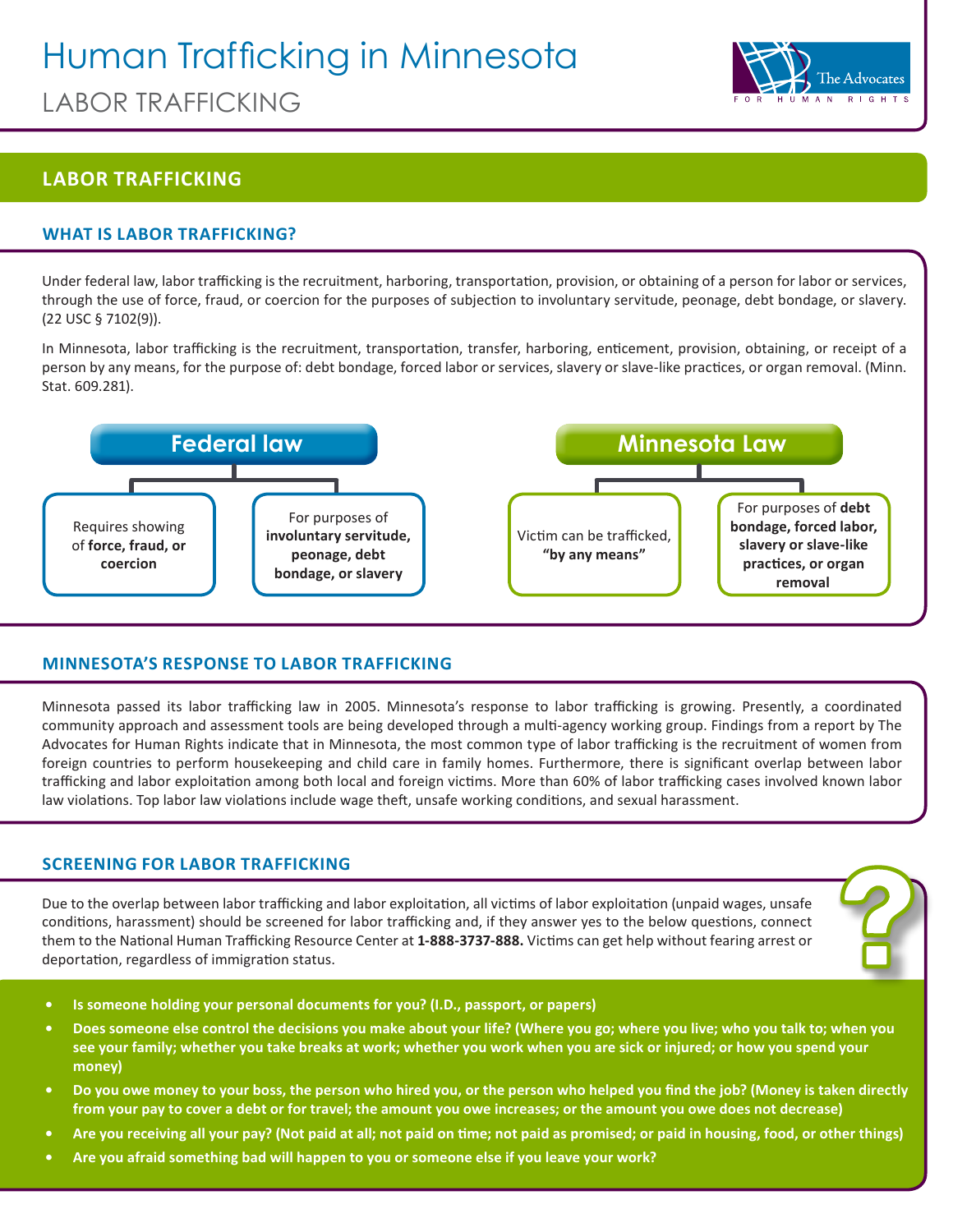# Human Trafficking in Minnesota SEX TRAFFICKING



service model called **No Wrong Door,**  ensuring that victims are identified and services are available throughout Minnesota. This includes regional navigators, shelter and housing, protocol

development, and training.

# **SEX TRAFFICKING**

### **WHAT IS SEX TRAFFICKING?**

Sex trafficking involves the sale of humans for sex. Minnesota and federal law define sex trafficking differently. Federal law defines sex trafficking as the recruitment, harboring, transportation, provision, or obtaining of a person for the purposes of a commercial sex act, in which the commercial sex act is induced by force, fraud, or coercion, or in which the person induced to perform such an act has not attained 18 years of age. (22 USC § 7102 (9-10)). In Minnesota, sex trafficking occurs when one person profits off the commercial sexual exploitation of another. Specifically, Minnesota's law defines sex trafficking as "receiving, recruiting, enticing, harboring, providing, or obtaining by any means an individual to aid in the prostitution of the individual or receiving profit or anything of value, knowing or having reason to know it is derived from sex trafficking," Minn Stat. 609.321 subd. 7a.



longer criminals, but rather victims of sexual exploitation and in need of services. The No Wrong Door Model to implement Safe Harbors is a comprehensive, multidisciplinary, and multi-state agency approach to responding to commercially sexually exploited minors.

### **SCREENING FOR SEX TRAFFICKING**

Answers to the following questions might indicate an individual is a victim of sex trafficking:

- **• Is the person in a relationship where sometimes they have to do things they don't feel comfortable doing?**
- **• Could the person leave the relationship if they wanted to?**
- **• Is the person having sex for money or anything of value clothing, food, housing?**
- **• Does someone, other than a dependent, take all or some of the money the person gets from having sex?**